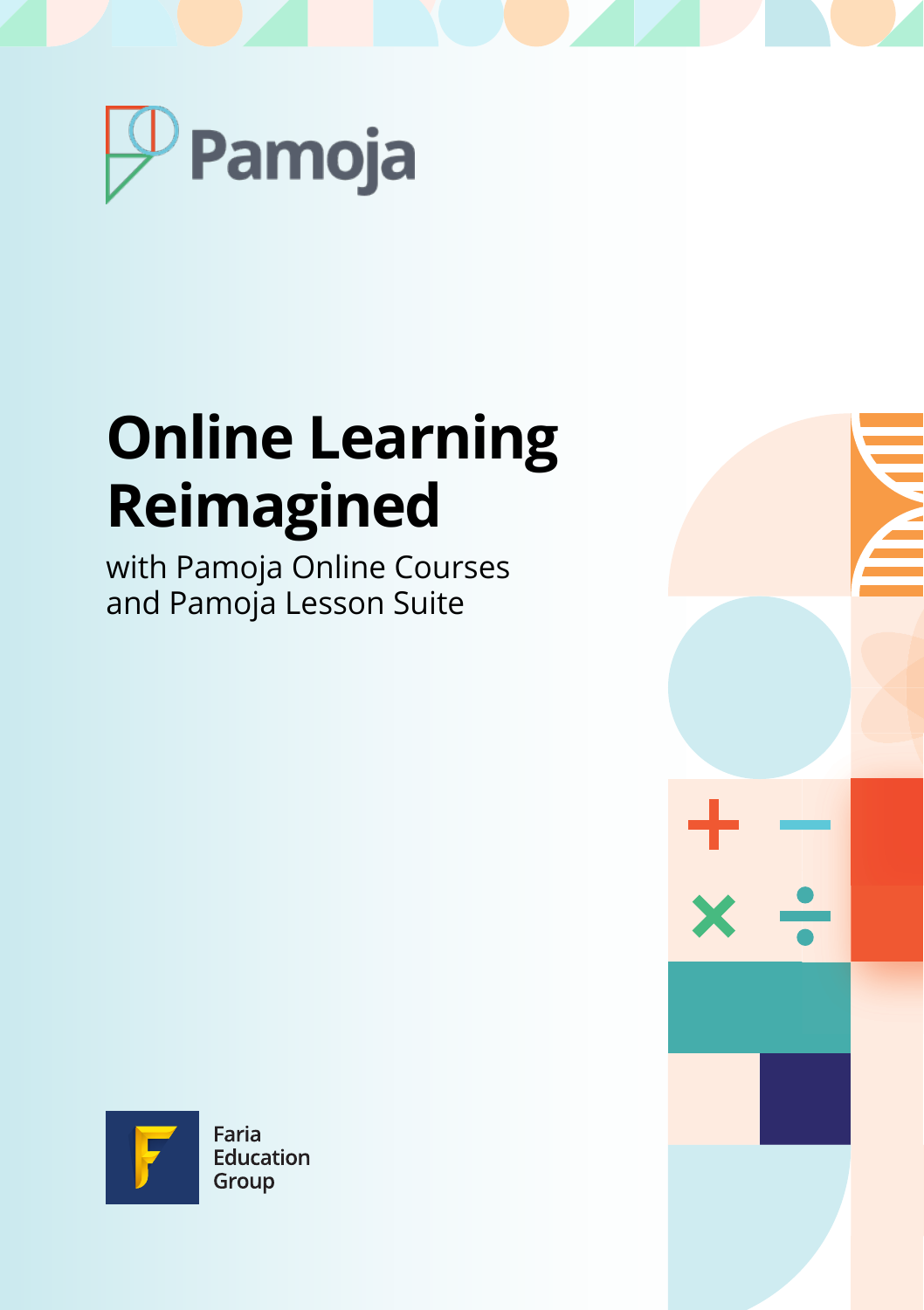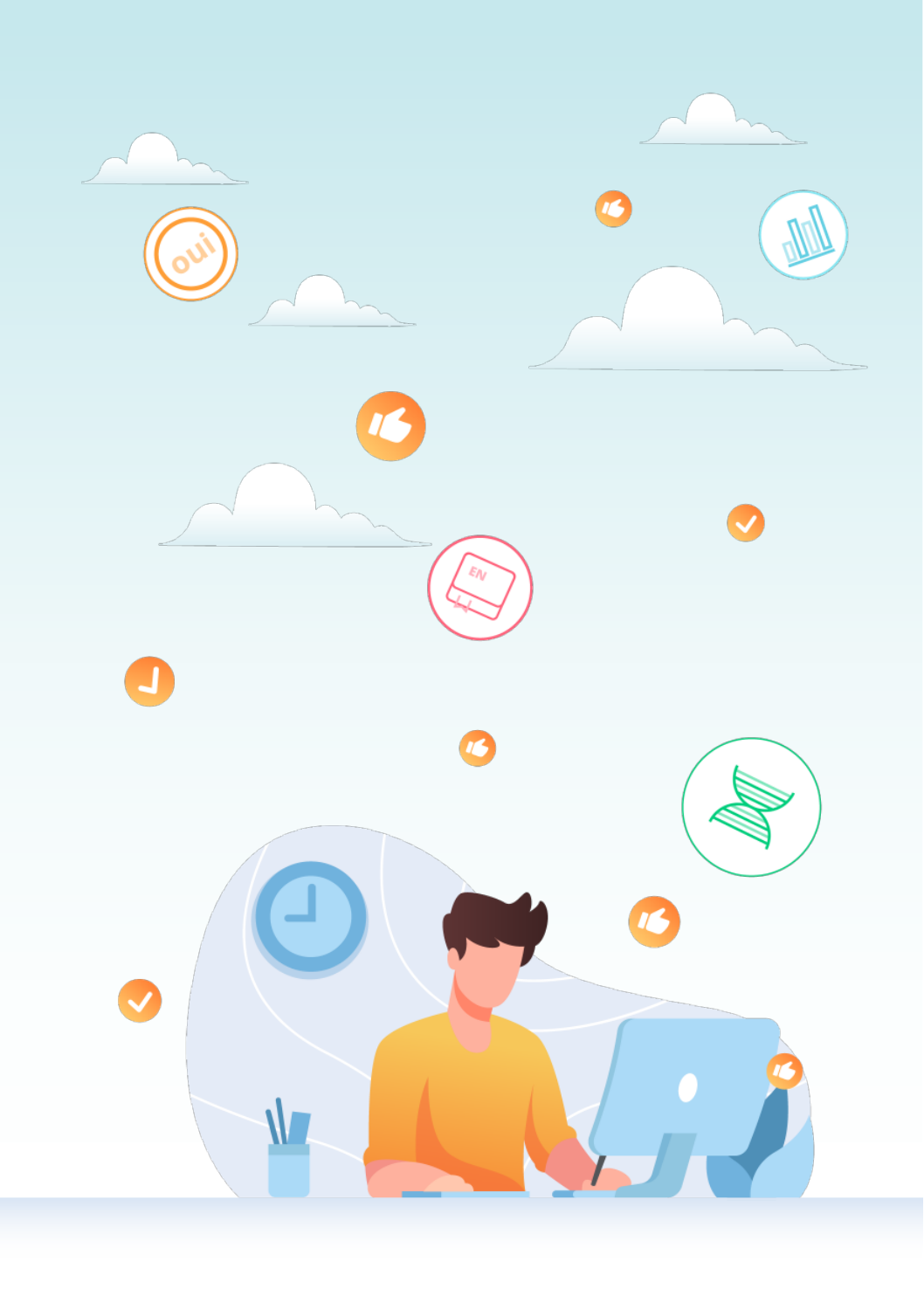## **Online learning solutions that address key educational challenges**

Our aim is to provide students with a personalised learning experience so they can fulfil their potential, and be part of establish classrooms that are engaging, intellectually inquisitive environments that unlock students' creativity and curiosity. We support schools in the successful delivery of their IB Diploma Programme, with a range of digital services ranging from structured content to courses fully taught by our experienced teachers.

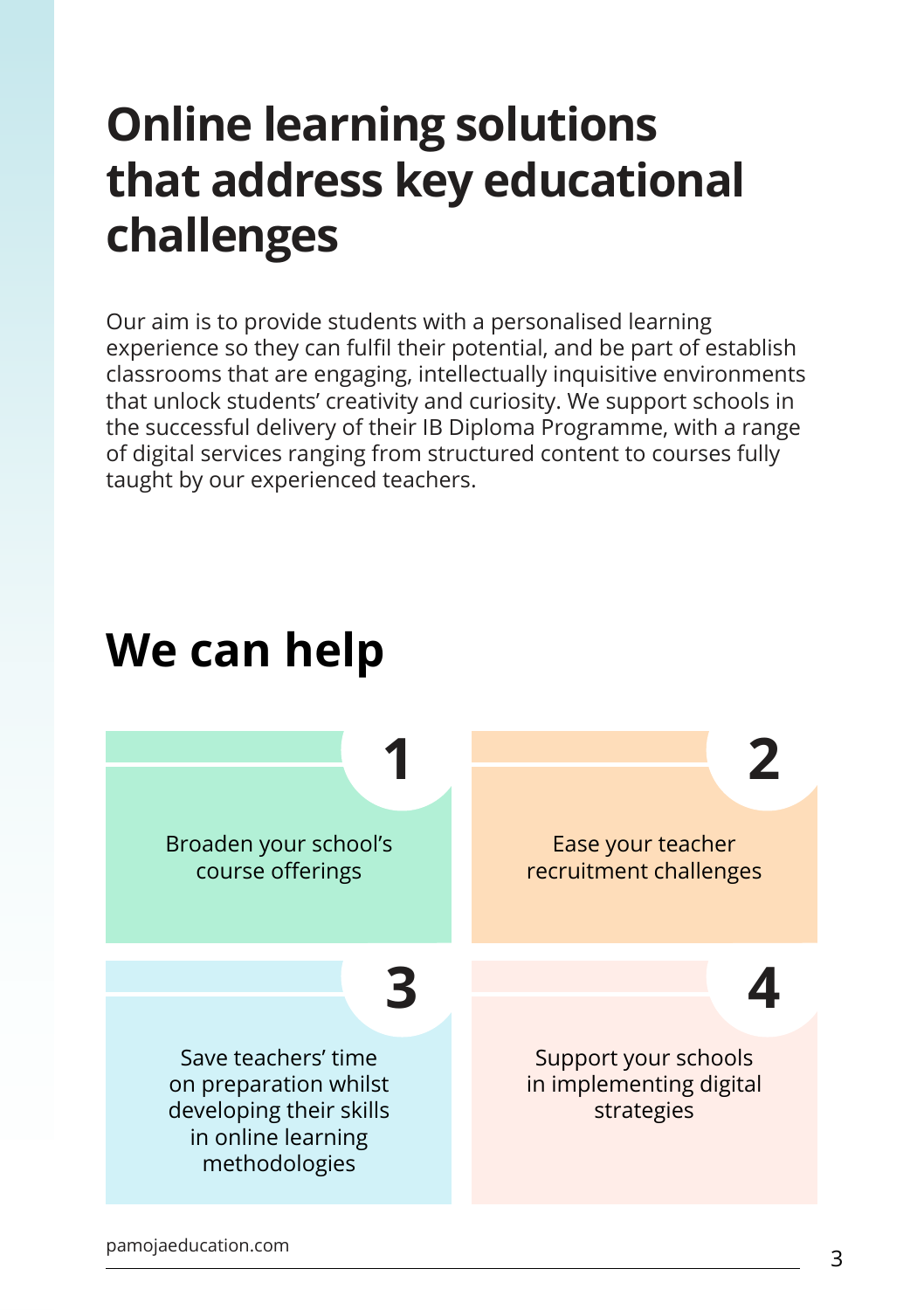### **Welcome to Global Online Learning**

At Pamoja, we have spent over 10 years developing a global community of learners, expanding the curriculum of schools around the world while providing student choice and increasing opportunities for personalised learning.



During the COVID-19 pandemic, we have offered stability and continuity to our students using established pedagogical tools. With Pamoja Online Courses, students engage with their learning from anywhere in the world, with support from expert teachers adept in using remote learning technology to drive education.



With Pamoja Lesson Suite, you can bring our tailor-made online learning resources into your classroom, providing a framework for flexible learning. Whether you use our Pamoja Lesson Suite as a guide on the side, or as the backbone to your curriculum, we equip teachers to bring out the best in every learner.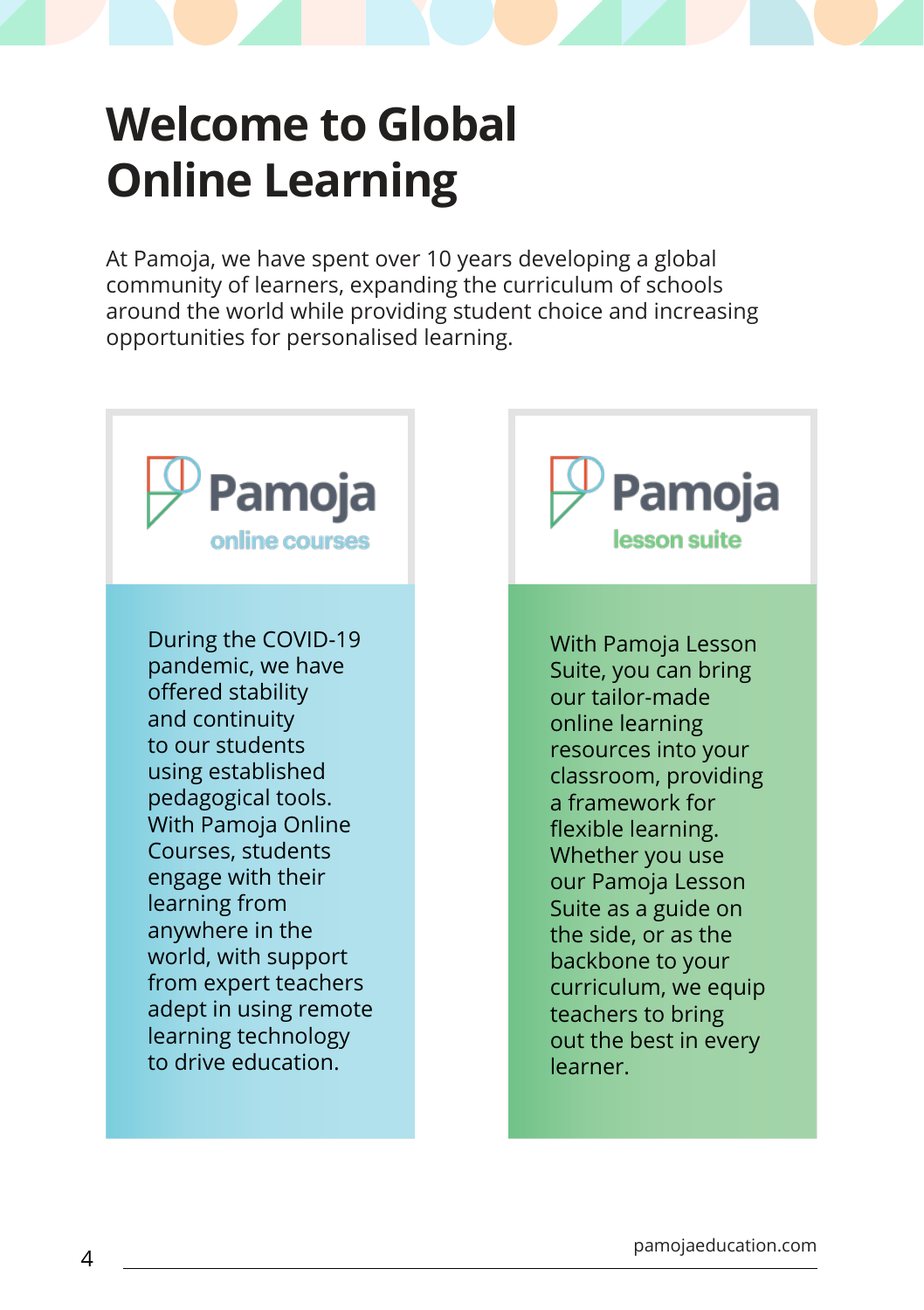

We recognise that success beyond school depends on more than just academics. With a combination of live lessons, one-to-one tutorials and collaborative projects, our students have opportunities to develop their personal and social skills as they prepare to transition into early adulthood.



#### **Inquiry-based**

We support personalised learning by giving students control over the path their studies take.



#### **Student-centred & Collaborative**

We cultivate the development of social and communication skills through activities that challenge students to think critically, collaboratively and creatively.



#### **Differentiated & Informed by Assessment**

We provide teachers with the tools to engage in adaptive and individualised planning, maintaining balance between guiding the flow of learning and giving students the opportunity to self-direct.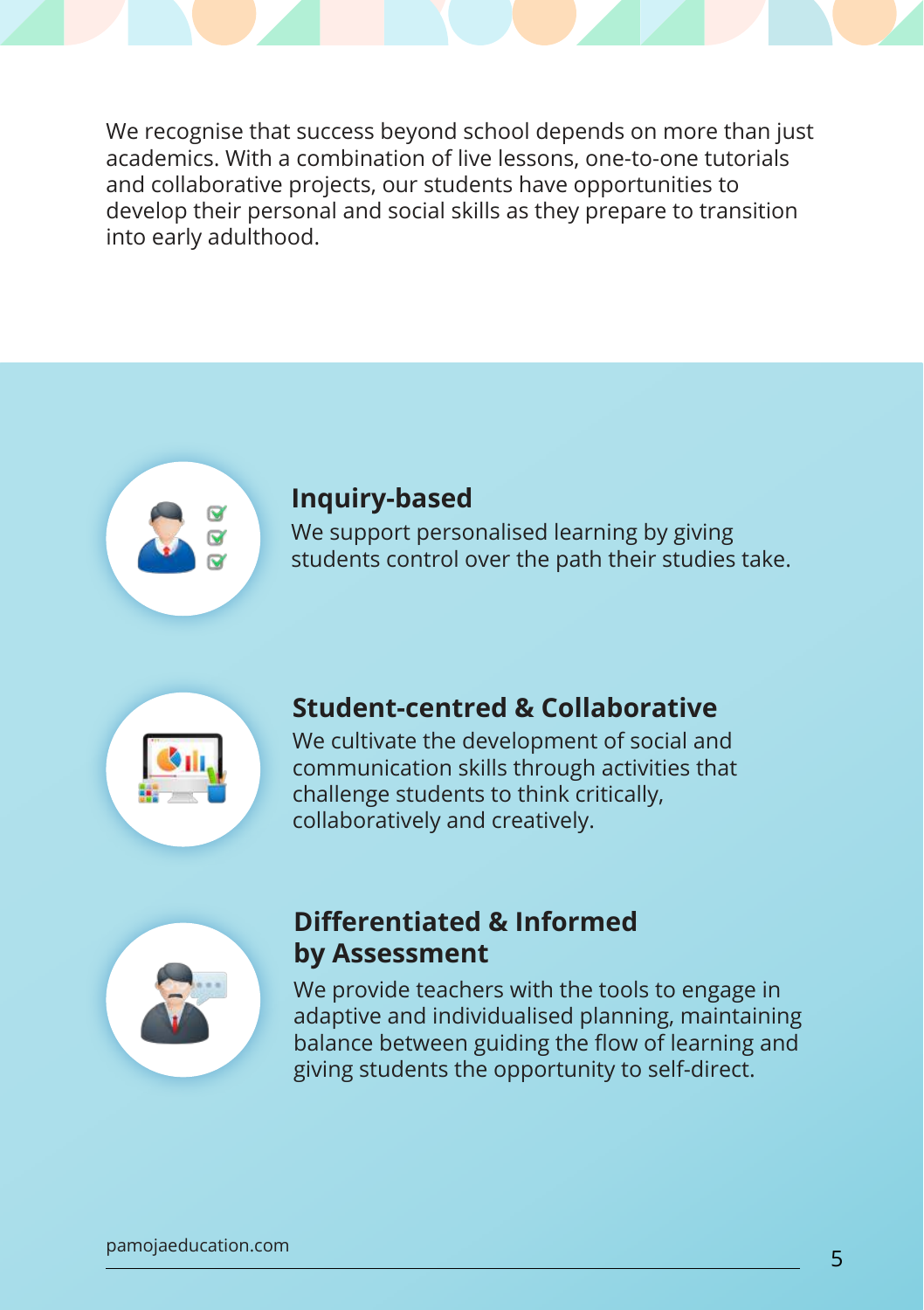

We provide a broad selection of courses across the IB Diploma, open to students who attend an IB World School. Our Online Courses cover the same course content and prepare students for the same assessments as traditional face-to-face courses.



#### **Teacher Supported**

We recruit experienced teachers and train them in online learning methodologies. Student engagement and activities are tracked by Pamoja teachers to provide support when needed.



#### **Progress Monitoring**

Schools designate a member of staff, known as a Site-based Coordinator, to be the first point of contact to keep track of student progress.



#### **Integrated**

Students use ManageBac to access their course material, their teachers with other students from around the world.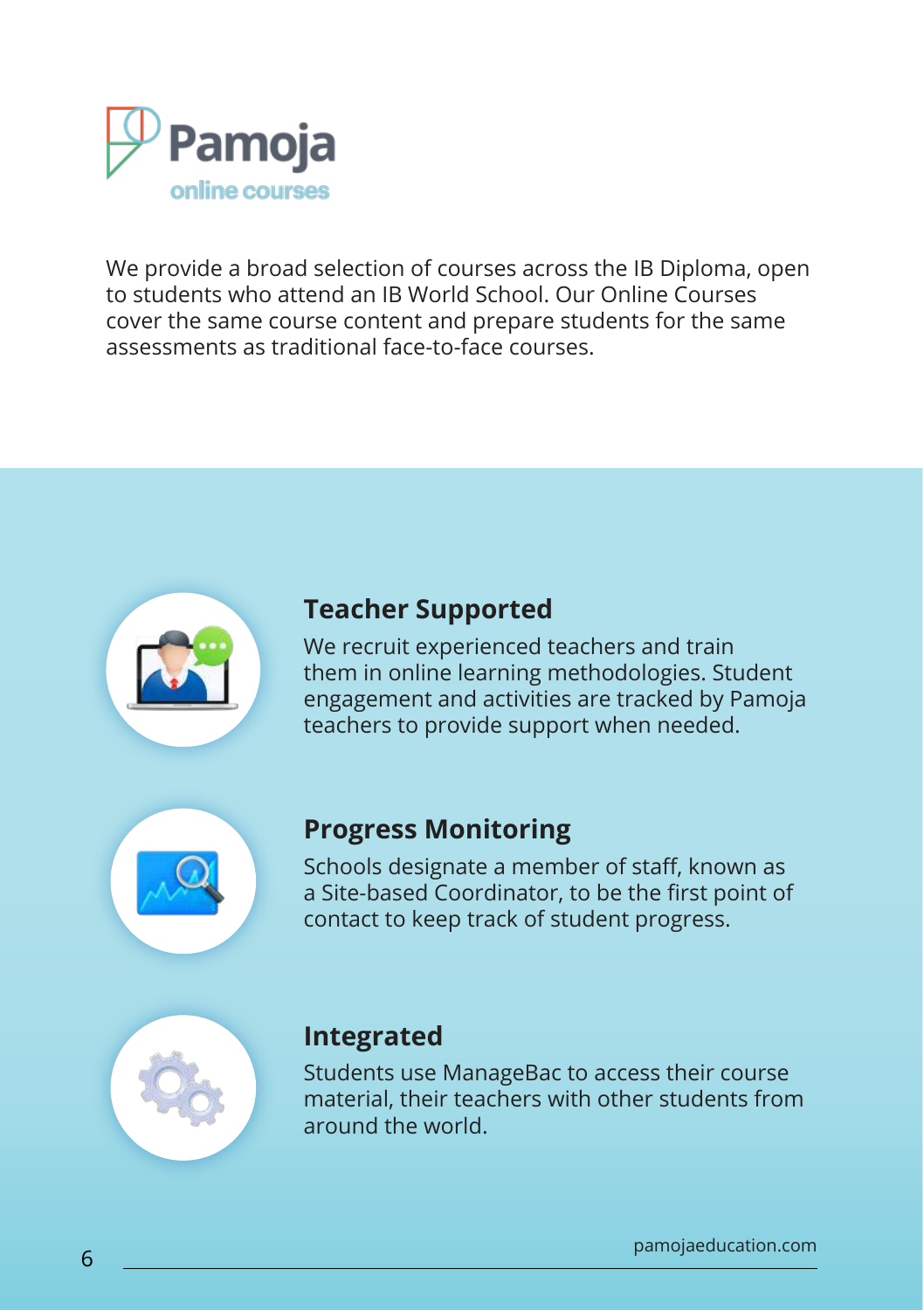# **The benefits of Pamoja Online Courses**





### **Pamoja Online Courses are designed to support schools to:**  $\vee$  Pursue a passion by

- $\vee$  Broaden their subject offering
- $\checkmark$  Ease challenges presented by teacher shortages
- $\vee$  Build flexibility in timetables
- $\vee$  Offer students practical experience in digital technologies



### **Pamoja Online Courses help students:**<br>help students:

- choosing a subject they are most interested in
- $\checkmark$  Gain practical experience of collaborative tools and digital technologies that promote self-management, critical thinking, creativity and collaboration
- $\vee$  Join a community of over 4,700 IB Diploma students around the world, building essential collaboration skills

#### *Amelia, Pamoja student*

"The international focus of my Pamoja courses have provided me with a window to the world which allows me to see not only my community but also the rest of the world in a unique perspective."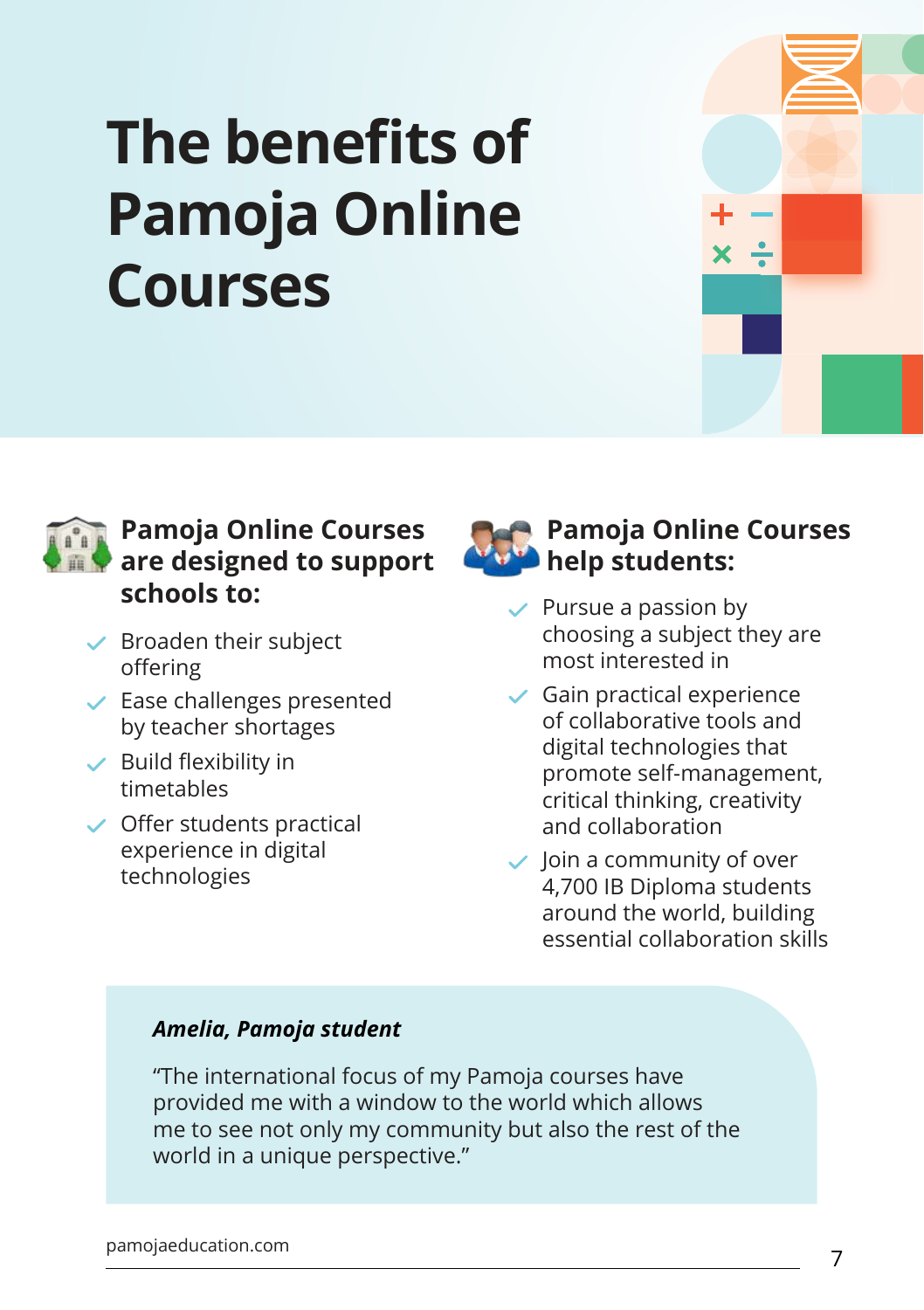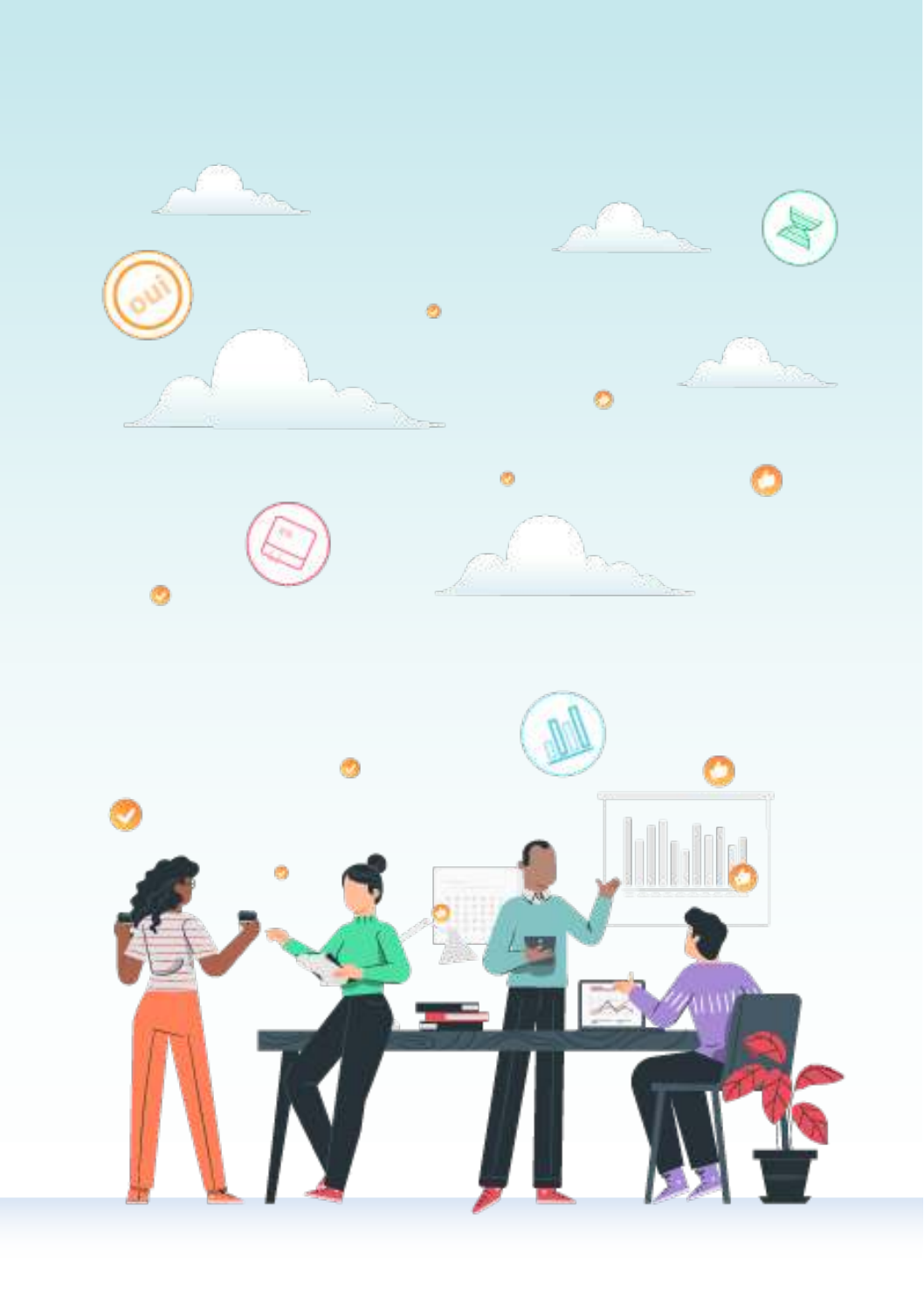## **We take full responsibility for teaching**

The role of a Pamoja Teacher is first and foremost to facilitate learning – not direct it. We are committed to doing more than supporting students in achieving good examination results. We are dedicated to developing students' capacity as independent and collaborative learners. In order to achieve this goal, Pamoja teachers give students room to learn – and let go of some traditional face-toface, teacher-directed student management strategies.

Together with ManageBac and Pamoja's School Services team, we are dedicated to closely monitoring student progress and intervening when and where appropriate. Our teachers are trained in skilful student management that reinforces the student's responsibility for learning and develops their independence from teacher-directed learning. Teachers support learning in the spirit of recognised education thought leaders such as Michael Fullan and John Hattie.

#### **Our teachers are supported by:**

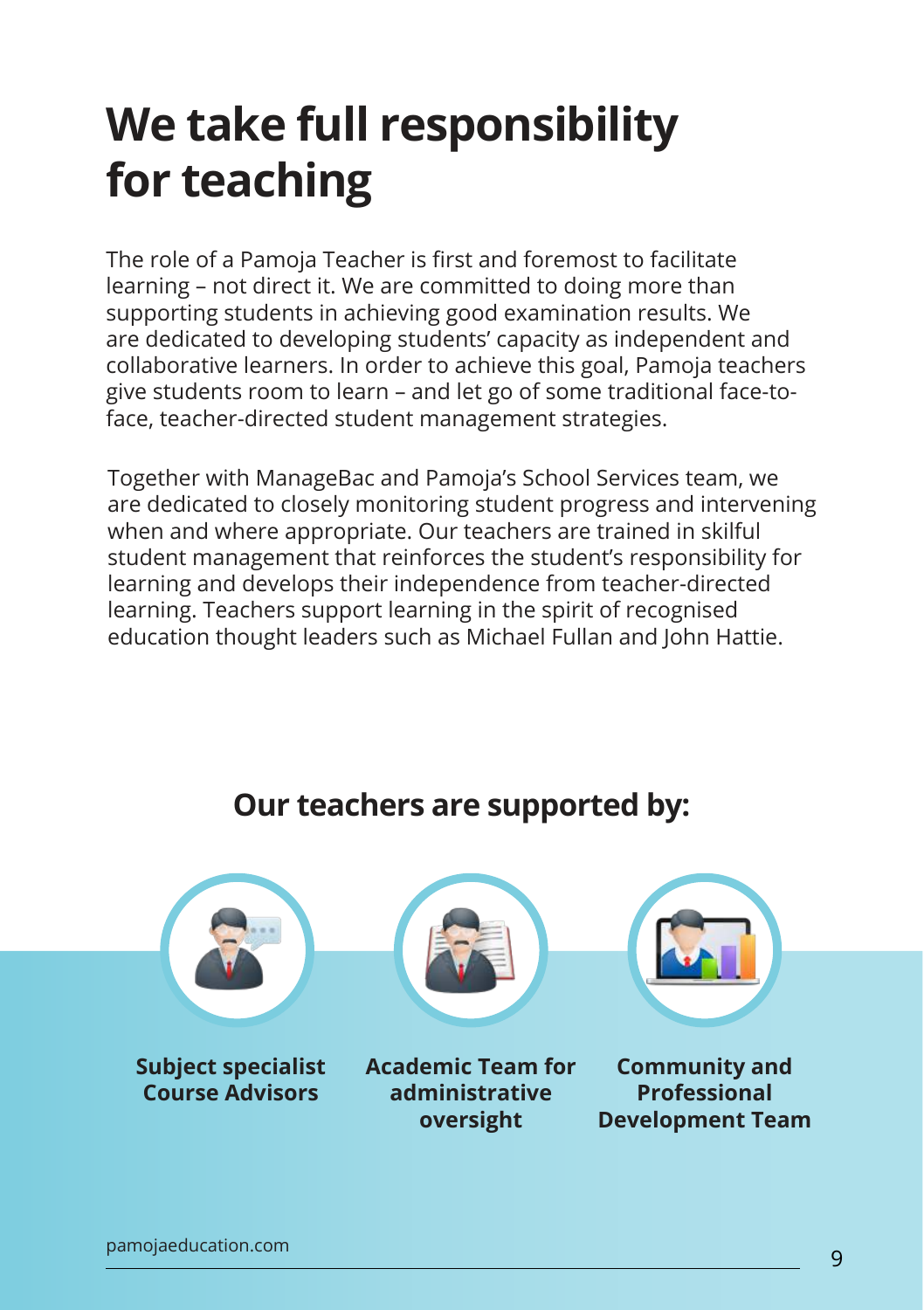

### **Pamoja Online Course MB ManageBac and ManageBac**

All Pamoja students can now access their Pamoja Online Courses via ManageBac. We've worked hard to make the student experience better than ever and added useful new features for Pamoja Sitebased Coordinators.



#### **Seamless ManageBac Integration**

Pamoja students and Sitebased Coordinators can seamlessly switch between in-person school courses and Pamoja Online Courses with single sign-on.



#### **Familiar look and feel for students**

Students' familiar dashboard view shows their completion and academic progress at a glance, with a new weekly planner showing the week's lessons.



#### **On-the-go course access**

Students can access their courses on-the-go with the mobile-friendly view.



#### **Course request dashboard**

View course requests and learning support notes on a single dashboard, and see course enrolment in real time.



#### **Everything in one place**

Administrators have access to all student information, such as progress and attendance reports, all in one place.

 $... 101$ 



<sup>10</sup> pamojaeducation.com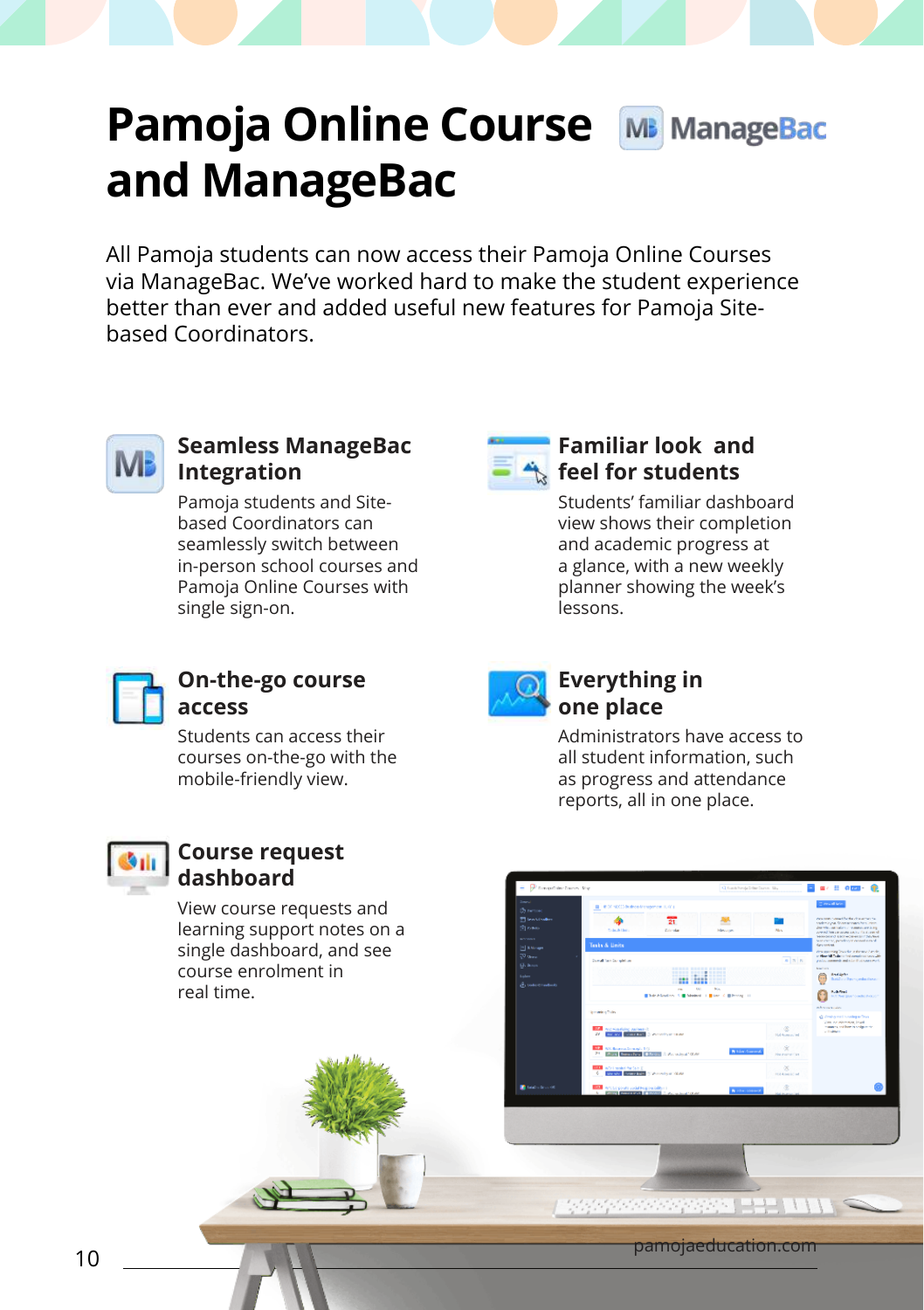

### **IB Diploma Programme Online Courses**

Pamoja is the only provider approved by the International Baccalaureate Organization to teach courses online for the IB Diploma and the IB Career-related Programmes. Courses are available to students taking the Diploma or the Career-related Programme at an IB World School.

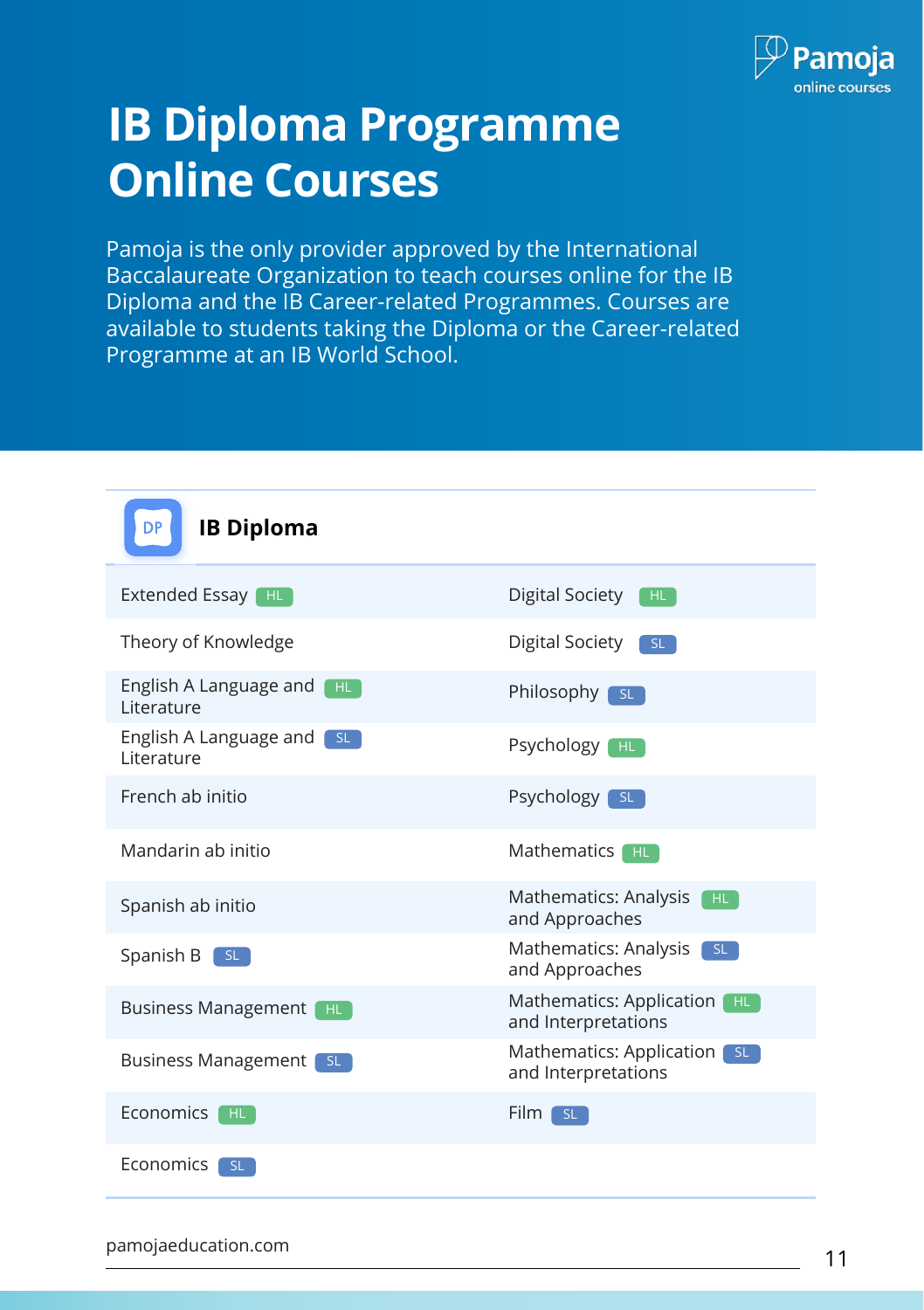

Pamoja Lesson Suite provides teachers with a range of tailor-made resources to use in their classroom, including course content broken down into lessons, student assessment and monitoring tools. This solution saves teachers time on course preparation while developing skills in online learning methodologies.



#### **Curriculum-aligned**

Curriculum-aligned content built for online learning, originally designed for Pamoja Online Courses.



#### **Turnkey Curriculum**

A turnkey curriculum that is aligned to key syllabus topics and encompasses a complete collection of units, lessons and stream & resources.



#### **Flexible & Customisable**

Flexible and customisable unit and lesson plans to suit teaching and learning needs.



#### **Global ResourceBank**

Alignment with your ManageBac classes by seamlessly adding Pamoja Lesson Suite resources from the Global ResourceBank.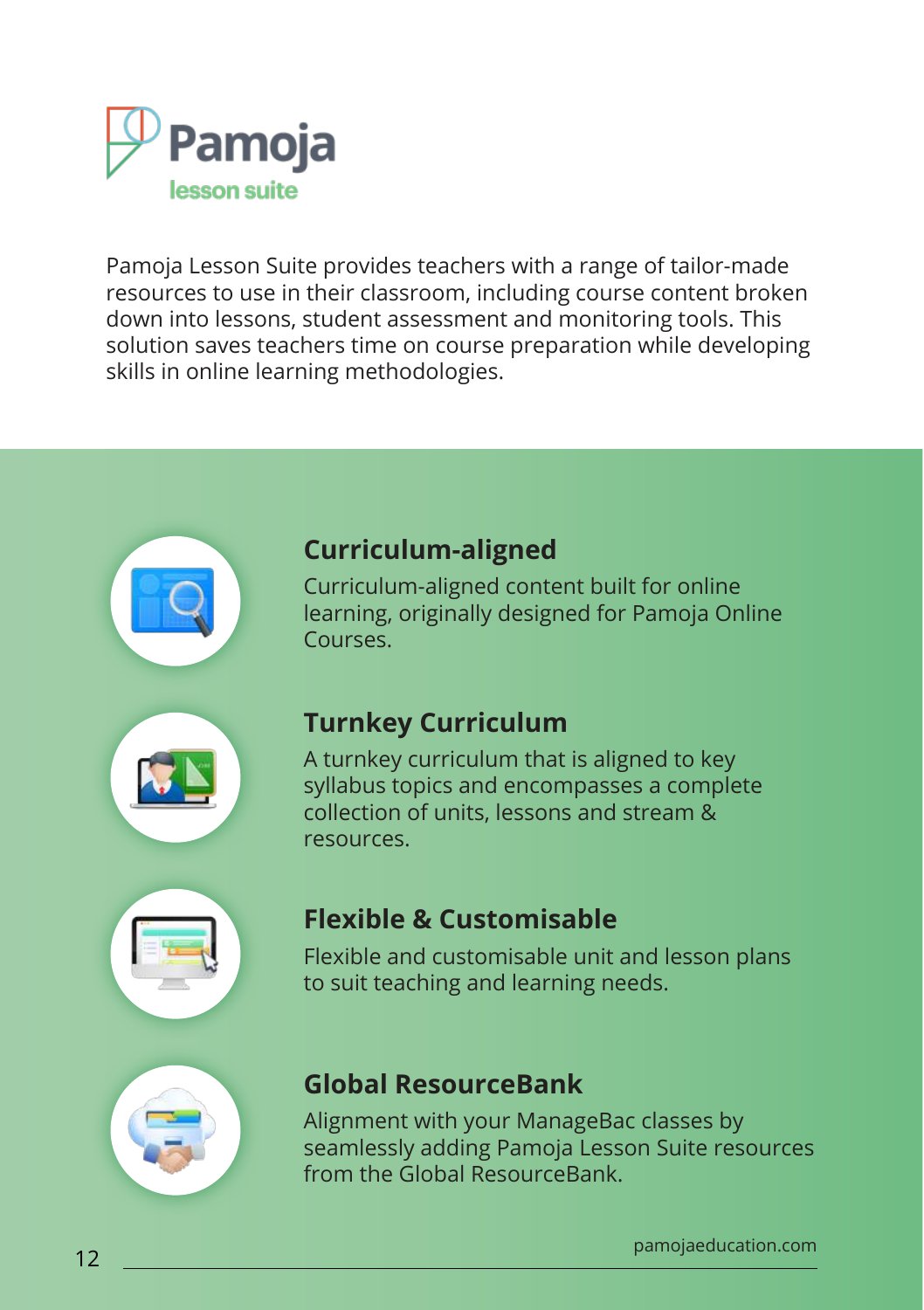# **The benefits of Pamoja Lesson Suite**



- $\vee$  Collaborate with each other outside classroom hours to inspire teamwork and discussion.
- $\vee$  Learn through blended and flipped learning, allowing them to benefit from online and face-to-face teaching.
- $\vee$  Become independent learners and manage their own time critical skills to develop for further education.

### **Pamoja Lesson Suite help teachers:**

- $\checkmark$  Save time on course preparation and planning.
- $\vee$  Provide differentiated intervention at the point it is most needed by utilising student monitoring tools.
- $\vee$  Flip their classroom in a low-risk, non-disruptive way.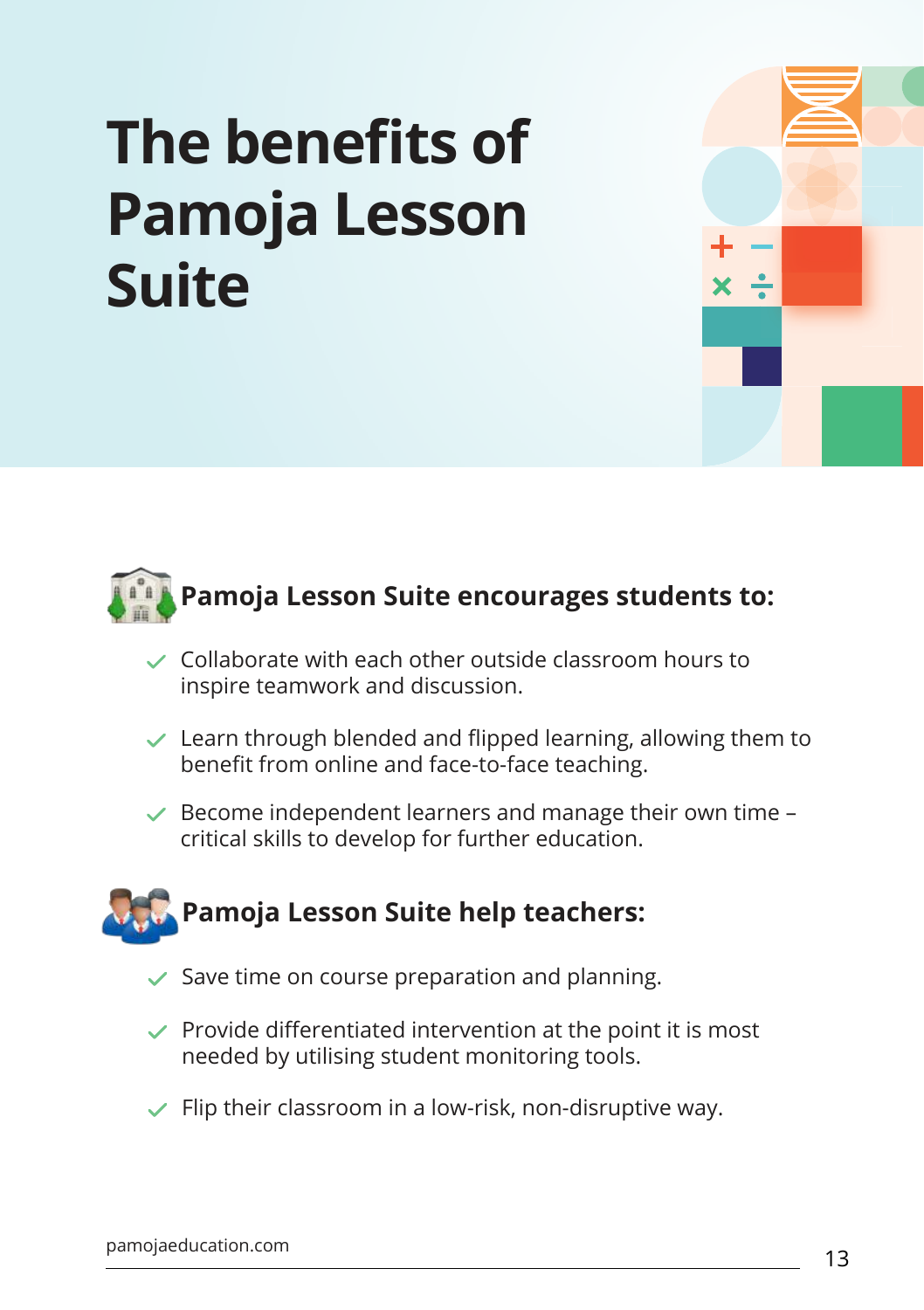

### **Pamoja Lesson Suite and ManageBac**

As an IB World School and ManageBac user, you will be able to seamlessly add Pamoja Lesson Suite units, lessons and resources into your ManageBac classes via the Global ResourcesBank. You can deliver the units and lessons as they are or adapt and customise to suit your teaching and learning needs.



#### **Seamless ManageBac Integration**

Pamoja Online Courses are available for one-click registration via the IB Diploma Plan Worksheet on ManageBac.



#### **KeyChat**

Chat with your students and teachers directly within the Presentation Mode, form study groups and more!



#### **Online Assessments & Exams with AssessPrep**

Practice formative online assessments and take in-class exams online.



#### **Project-Based Learning**

With Project worksheets for each Subject, students can keep their Journal and Online collaborations documents in one-place.



#### **Vantage Reader**

Powerful document editing and annotation capabilities for Microsoft Office and Image formats.



#### **Presentation & Study Mode Over Zoom** [ Coming Soon

**ME** ManageBac

Supporting both live online lessons over Zoom as well as blended learning.

#### **Online Collaboration with built-in Google Doc**

Work on Google Docs directly together with project groups, keeping everything in one place.



#### **Integrated Portfolios for Internal Assessment**

All submitted coursework is automatically saved into the student's ManageBac portfolio.



#### **Organisation: Everything in Its Right Place**

Students can browse their upcoming 2-week calendar from their Dashboard with Pamoja Online Course calendar fully integrated.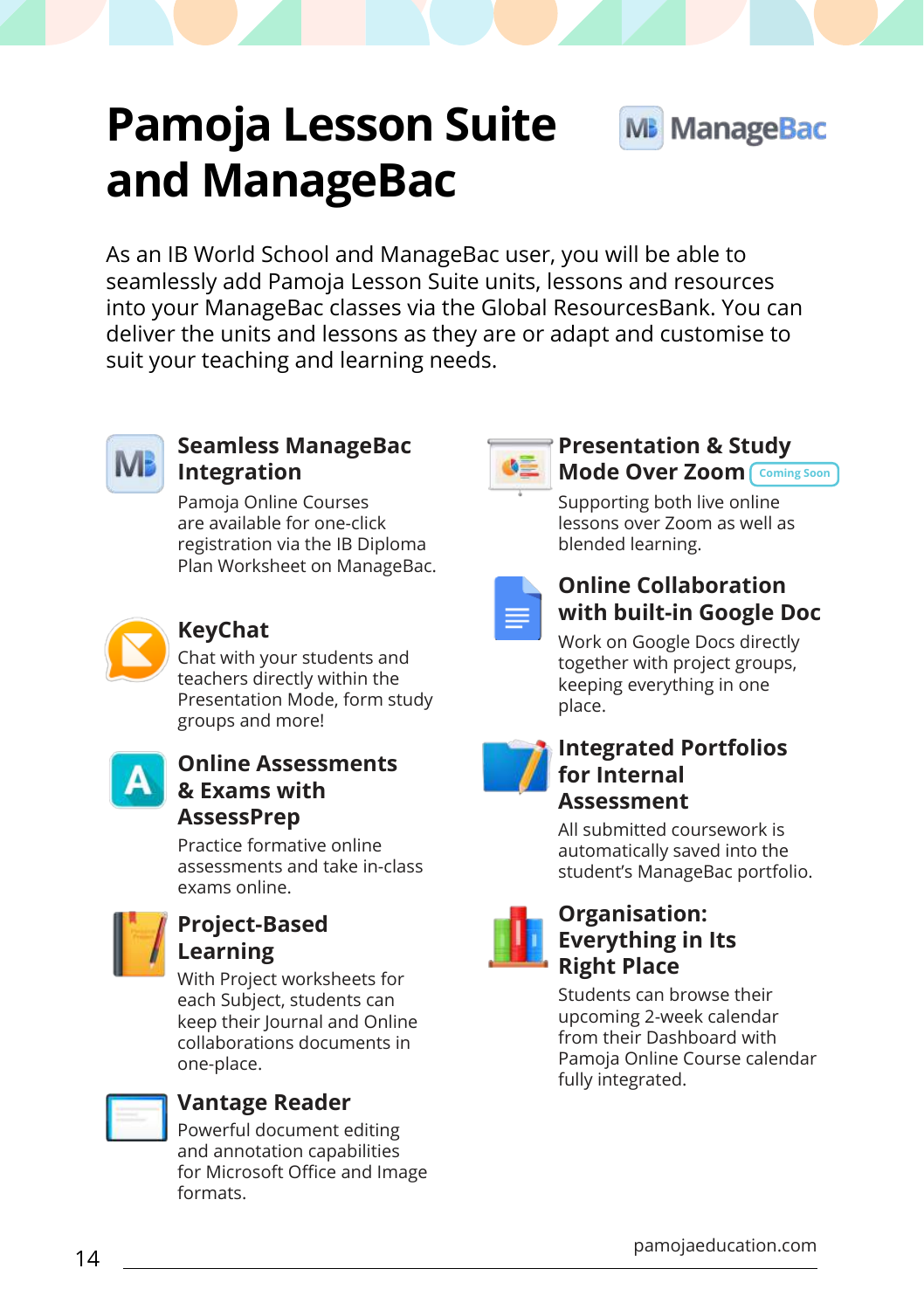



pamojaeducation.com <sup>15</sup>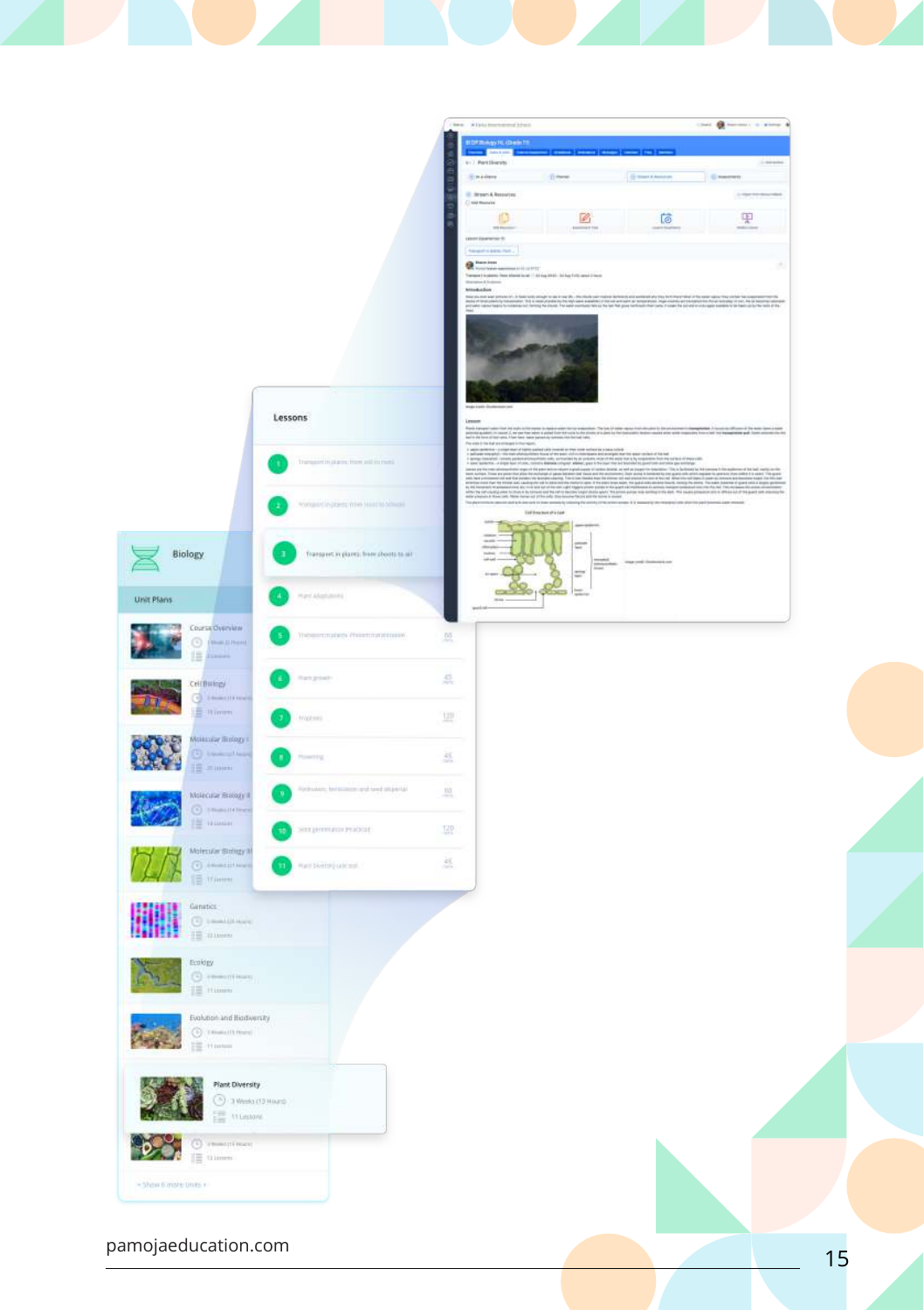

### **IB Diploma Programme Online Courses**

Pamoja is the only provider approved by the International Baccalaureate Organization to teach courses online for the IB Diploma and the IB Career-related Programmes. Pamoja Lesson Suite is available to IB World Schools teaching the IB Diploma or Career-related Programme.

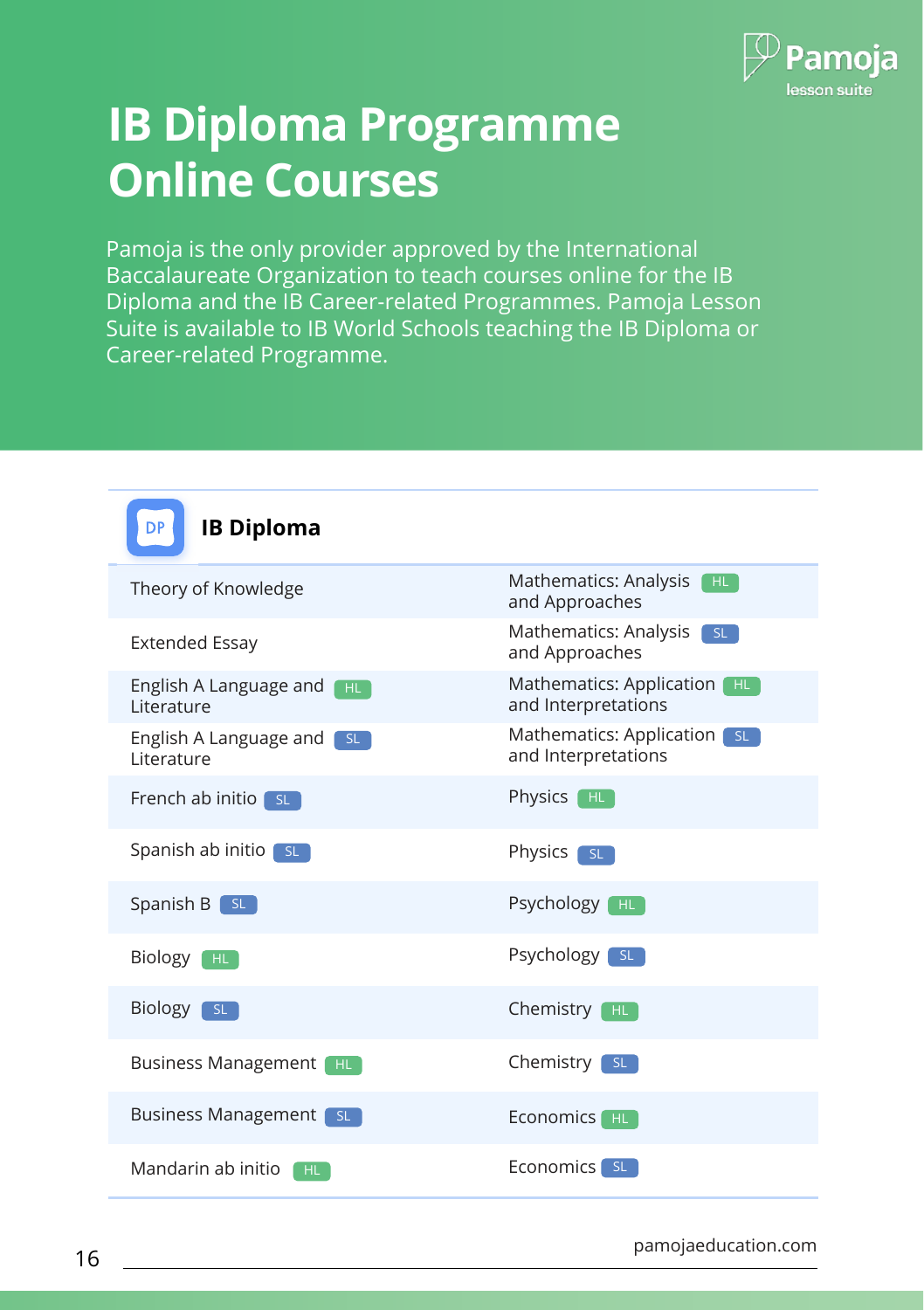# **We look forward to hearing from you!**

Find out more about our courses and request a demo at:

pamojaeducation.com/signup

Follow us on social media for our latest updates:







**fin** pamoja-education **@pamojaeducation & @pamojaeducation**